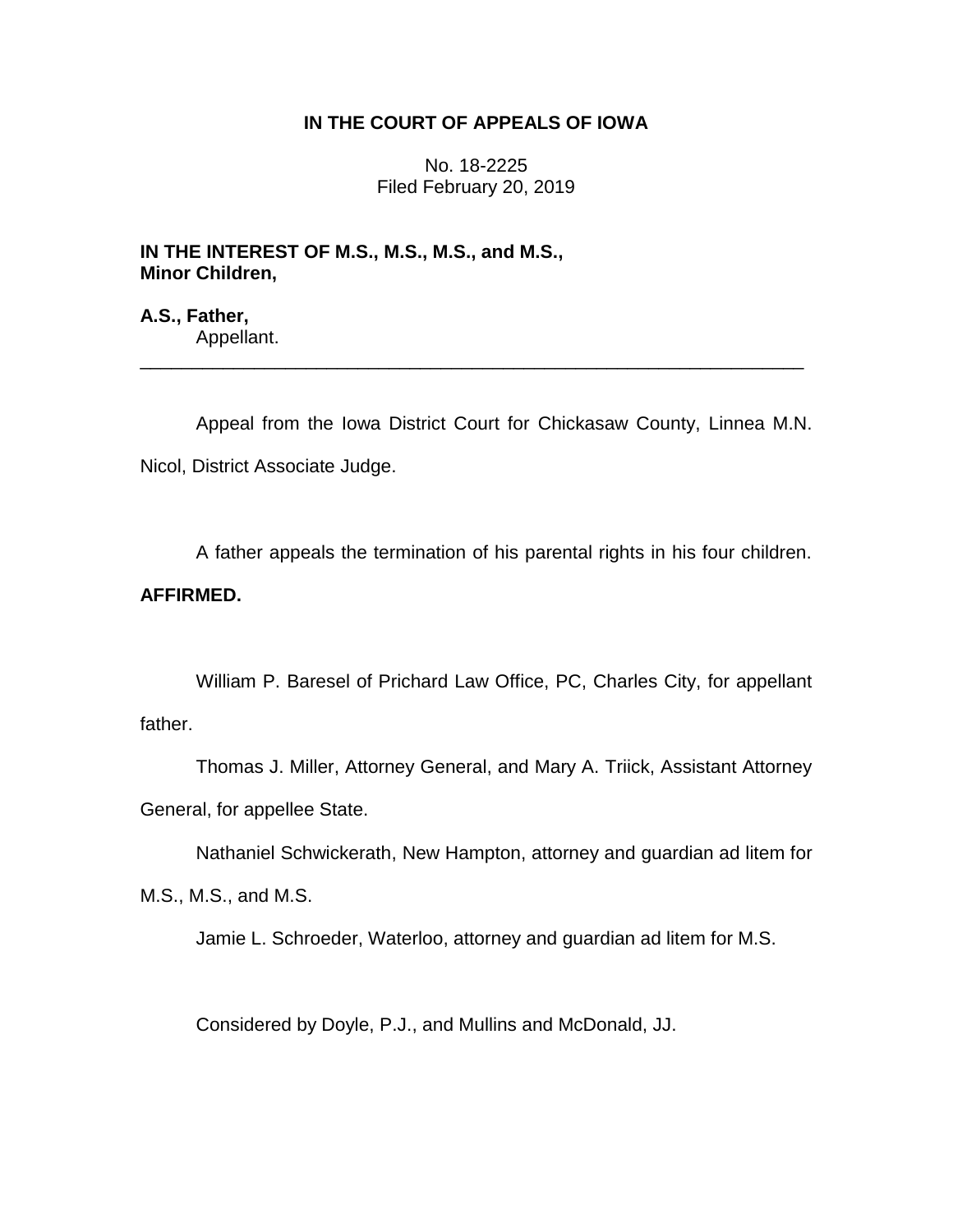## **McDONALD, Judge.**

Anthony appeals from an order terminating his parental rights in his four children. The juvenile court terminated Anthony's parental rights pursuant to Iowa Code section 232.116(1)(e) and (f) (2018). On appeal, Anthony does not contest the sufficiency of the evidence supporting the statutory grounds authorizing the termination of his parental rights. Instead, he contends it is not in the children's best interest to terminate the parent-child relationships. This court reviews "proceedings terminating parental rights de novo." *In re A.S.*, 906 N.W.2d 467, 472 (Iowa 2018).

The record reflects the children were removed from the home in December 2016 when two of the children were seriously injured in a car accident. Anthony caused the accident by driving under the influence of methamphetamine and marijuana. After removal, the parents were largely unavailable and otherwise not responsive to services. At the time of the termination hearing, Anthony was incarcerated on a fifteen-year sentence arising out of the traffic accident. At the same time, the mother was commencing her own lengthy prison sentence for various drug offenses. As the juvenile court noted, the children will be of majority age by the time the parents discharge their respective sentences.

Anthony recognizes he was not able to care for the children at the time of the termination hearing, but he contends the juvenile court should have maintained the parent-child relationships and placed the children in a guardianship. Specifically, the children were placed with their adult sister, and Anthony requests she serve as the children's guardian while he is incarcerated. We conclude Anthony's proposed arrangement is not in the best interest of the children.